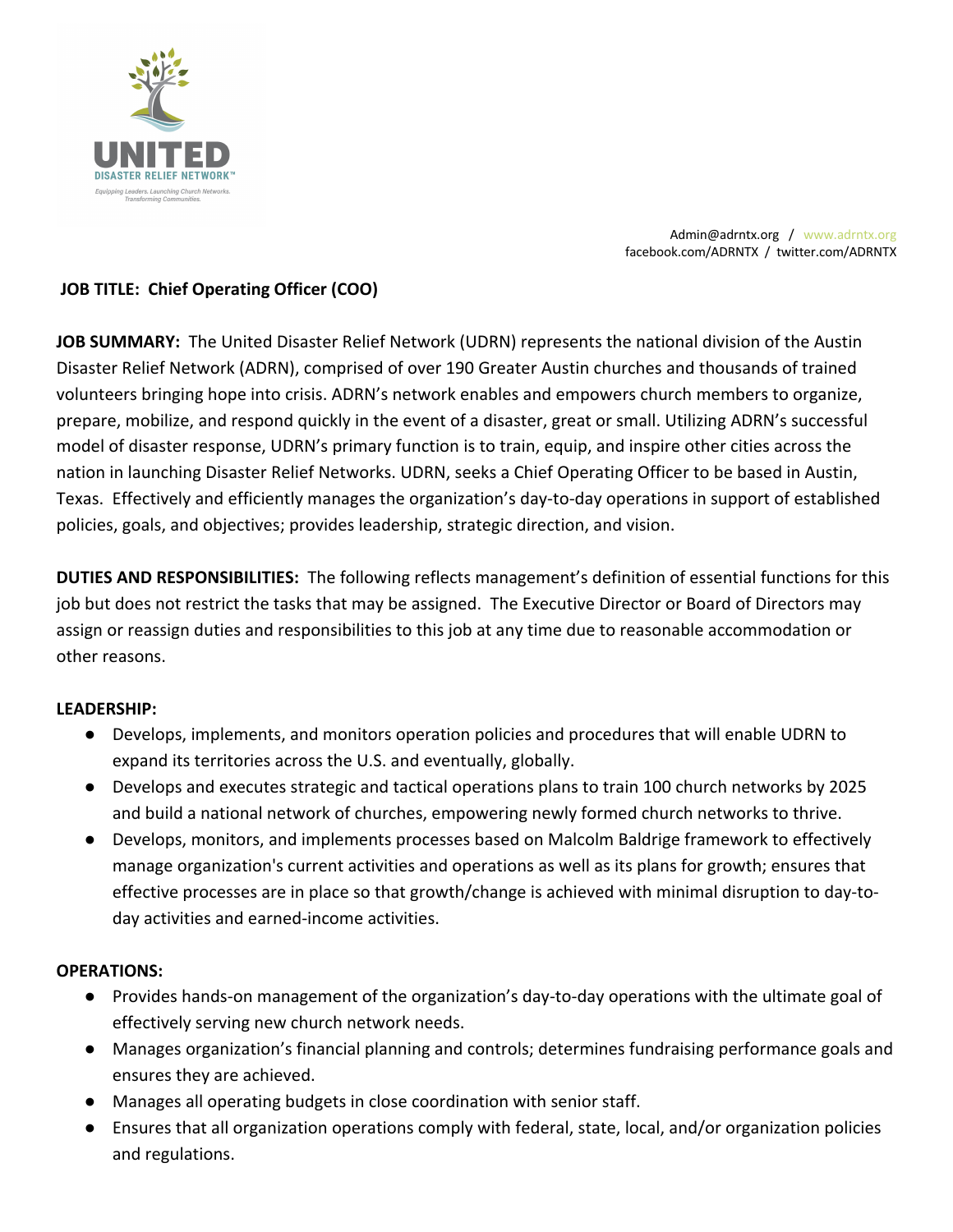

Admin@adrntx.org / www.adrntx.org facebook.com/ADRNTX / twitter.com/ADRNTX

- Prepares all required Operational and Executive reporting.
- Analyze statistical and financial data.
- Identify relevant laws, regulations, and/or policies that will help UDRN achieve its goals and keep the organization above reproach.
- Coordinate multiple tasks simultaneously.
- Performs other duties as assigned by Executive Director or Board of Directors.
- Develops strategic relationships with non-profit partners, organizations and other affiliations UDRN's national network would benefit from to advance God's Kingdom within their community.
- Attend annual ARC Disaster Conference.
- Meet with National Training Academy attendees when required.

### **HUMAN RESOURCES:**

- Develops, implements and monitors a staff hiring and development plan that will enable and empower UDRN to launch 100 church networks nationwide by 2025.
- Oversees internal workflows and organizational development; ensures communication and information flow throughout the organization is efficiently managed to provide all employees, consultants and managers with current, pertinent, job-related information.
- Directs and oversees all staff-related activities and human resources functions.
- Hires, trains, supervises, motivates, and develops department managers.
- Assigns duties and monitors quality of work; assures staff conforms to organizational vision, mission, culture, values, policies and procedures and government regulations.
- Provides day-to-day guidance and oversight of subordinates; actively works to promote and recognize performance.
- Keeps up to date on overall activities of the team, identifying problem areas and taking corrective actions.

### **QUALIFICATIONS**

- Bachelor's degree (B.A./B.S.) in related field or equivalent;
- Six to eight years related experience or equivalent.
- Demonstrated proficiency in supervising and motivating subordinates.
- Commitment to excellence and high standards.
- Excellent written and oral communication skills.
- Basic competence in subordinates' duties and tasks.
- Ability to work with all levels of management.